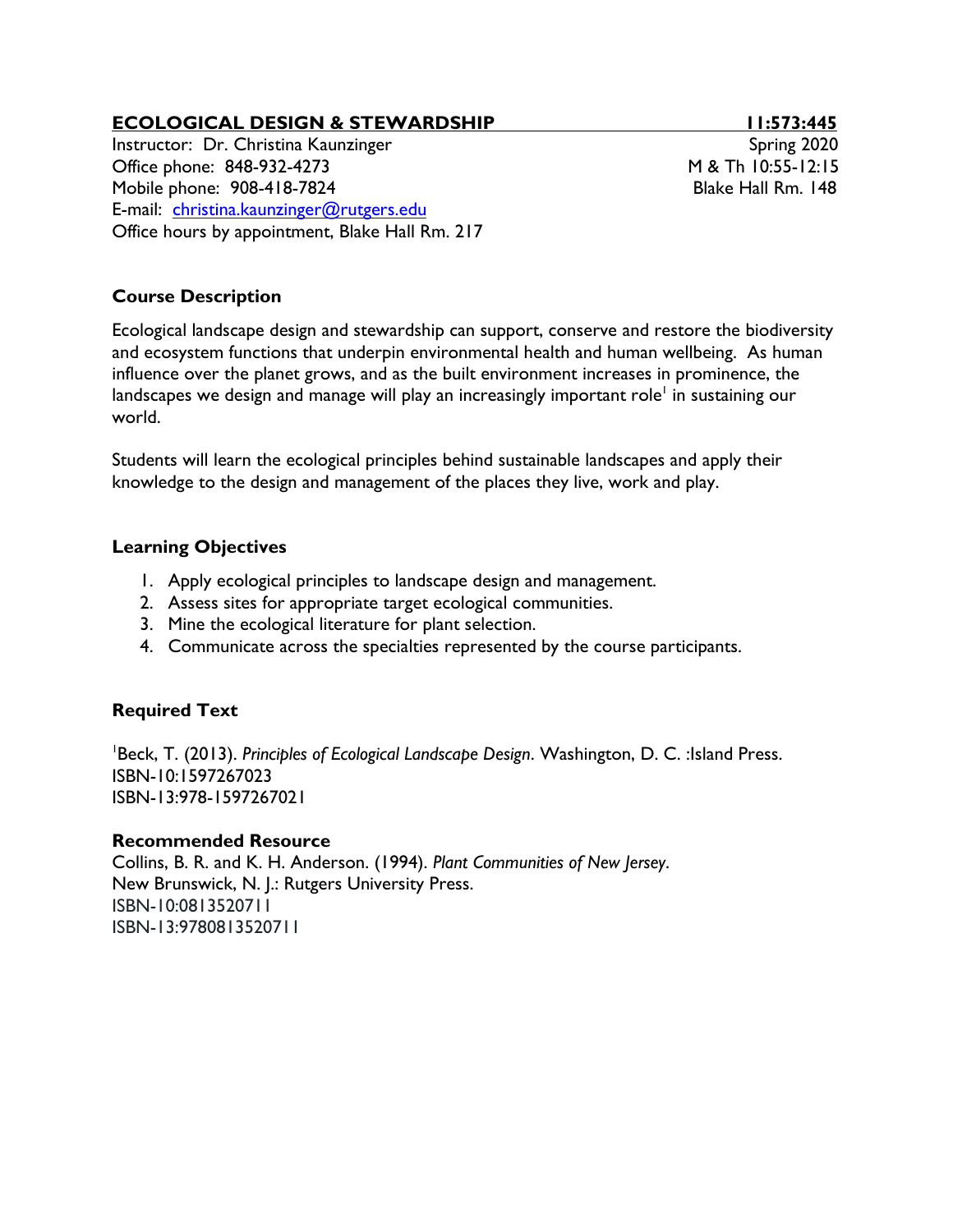# **Course Schedule**

Subject to change based on student interests and realized class pace.

| Date         | <b>Topic</b>                                                | Assignment       |
|--------------|-------------------------------------------------------------|------------------|
|              |                                                             | (due 12:00am)    |
| Jan. 23      | Introduction                                                |                  |
| Jan 27, 30   | Right Plant, Right Place: Biogeography and Plant Selection  | M: Ch I, TD      |
|              |                                                             | Th: TD           |
| Feb 3, 6     | Beyond Massing: Working with Plant Populations and          | M: Ch 2, TD      |
|              | Communities                                                 | Th: TD           |
| Feb 10, 13   | The Struggle for Coexistence: On Competition and            | M: Ch 3, TD      |
|              | <b>Assembling Tight Communities</b>                         | Th: TD           |
| Feb. 17, 20  | <b>Design Exercise I</b>                                    | M: Design prep I |
|              |                                                             | Th: Pres/Disc I  |
| Feb. 24, 27  | <b>Complex Creations: Designing and Managing Ecosystems</b> | M: Ch 4, TD      |
|              |                                                             | Th: TD           |
| Mar 2, 5     | Maintaining the World as We Know It: Biodiversity for       | M: Ch 5, TD      |
|              | <b>High-Functioning Landscapes</b>                          | Th: TD           |
| Mar 9,12     | <b>Design Exercise 2</b>                                    | M: Design prep 2 |
|              |                                                             | Th: Pres/Disc 2  |
| Mar 16-20    | Spring Break                                                |                  |
| Mar 23, 26   | The Stuff of Life: Promoting Living Soils and Healthy       | M: Ch 6, TD      |
|              | Waters                                                      | Th: TD           |
| Mar 30,      | The Birds and the Bees: Integrating Other Organisms         | M: Ch 7, TD      |
| April 2      |                                                             | Th: TD           |
| April 6, 9   | <b>Design Exercise 3</b>                                    | M: Design prep 3 |
|              |                                                             | Th: Pres/Disc 3  |
| April 13, 16 | When Lightning Strikes: Counting on Disturbance,            | M: Ch 8, TD      |
|              | <b>Planning for Succession</b>                              | Th: TD           |
| April 20, 23 | An Ever-Shifting Mosaic: Landscape Ecology Applied          | M: Ch 9, TD      |
|              |                                                             | Th: TD           |
| April 27, 30 | No Time Like the Present: Creating Landscapes for an        | M: Ch 10, TD     |
|              | Era of Global Change                                        | Th: TD           |
|              |                                                             |                  |
| May 4        | <b>Design Exercise 4</b>                                    | Design prep 4    |
| Final Exam   | <b>Presentations</b>                                        | Pres/Disc 4      |
| Period       |                                                             |                  |

Thought for the Day (TD, question may be generated by individual, class or instructor) Mondays: question or comment about the day's reading, due 12:00 am Thursdays: question or comment about the last period's lecture, due 12:00 am

Design Exercises (specific instructions for each exercise will be distributed in class) Prep: worksheet/case study/literature review, due 12:00 am Presentation/Discussion, due electronically at 12:00 am, pin-up in class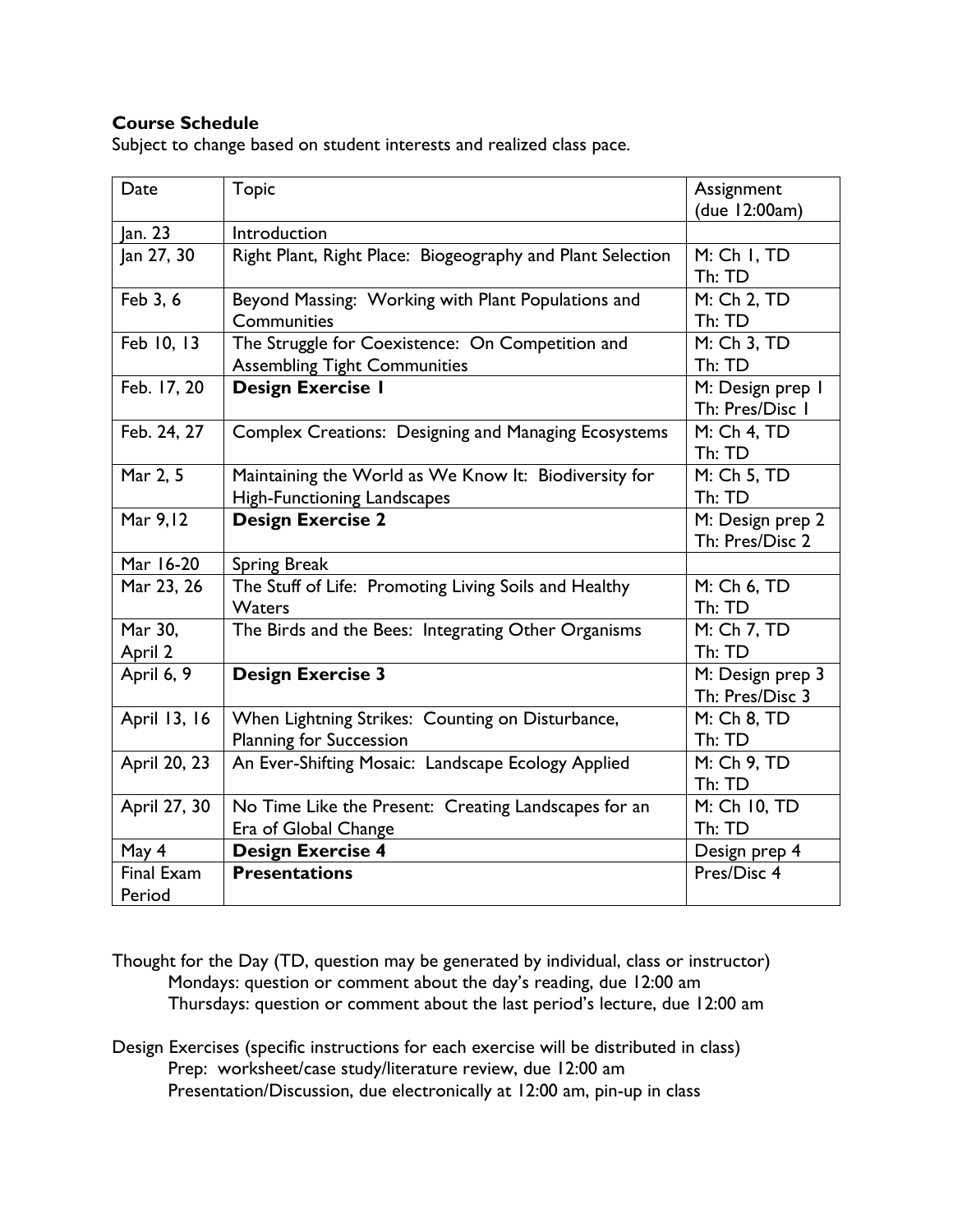# **ATTENDANCE AND GRADING POLICIES**

## **Attendance**

The Department of Landscape Architecture requires attendance in all of its classes. It is each individual student's responsibility to attend each class. When a student does not attend class, it is their responsibility to become familiar with the information they missed. The lecture class has two purposes: (1) First is the exposure to and assimilation of a body of information which relates to the field. (2) Second is the application of this knowledge through discussion and problem solving exercises. Attendance and participation in all lectures and class exercises are essential if the student is to achieve his/her maximum potential. Unless a more strict policy is in place by the individual instructor, more than three unexcused absences will result in a step reduction in your semester grade. Each additional three absences will result in another step reduction.

A good to excellent level of participation involves being prepared at the beginning of class, participation in discussions, involvement in activities, and respectful listening. A minimum level of participation is defined as being in attendance for the entire duration of a class session. Reading newspapers, texting, playing games on one's computer etc. are example of inattentive behavior and do not meet the minimum level of participation. It is the student's responsibility to be in attendance at all required classes and all personal plans should be made in accordance with the schedule.

Students on academic probation have **NO ALLOWABLE UNEXCUSED ABSENCES**.

# **Assignment of Grades**

While the assignment of grades is ultimately the purview of the instructor, the department uses the following guideline for understanding appropriate grading in its courses:

• **A** – Outstanding –This not only means fulfilling the requirements, but impressing and going beyond the initial expectations of the project. The student has demonstrated a superior grasp of the subject matter coupled with a high degree of creative or logical expression, and strong ability to present these ideas in an organized and analyticalmanner.

• **B** – Very Good – The student has demonstrated a solid grasp of the material with an ability to organize and examine the material in an organized, critical, and constructive manner. The projects and in- class performance reveal a solid understanding of the issues and related theories or literature.

• **C** – Acceptable –The student has shown a moderate ability to grasp concepts and theories for the class, producing work that , while basically adequate, is not in any way exceptional. This performance displays a basic familiarity with the relevant literature and techniques.

• **D** – Unacceptable – The work demonstrates a minimal understanding of the fundamental nature of the material or the assignment with a performance that does not adequately examine the course material critically or constructively.

• **F** – Failure – The student has demonstrated a lack of understanding or familiarity with course concepts and materials. Their performance has been inadequate. Failure is often the result of limited effort and poor attendance which may indicate that the student is not in the proper field of study.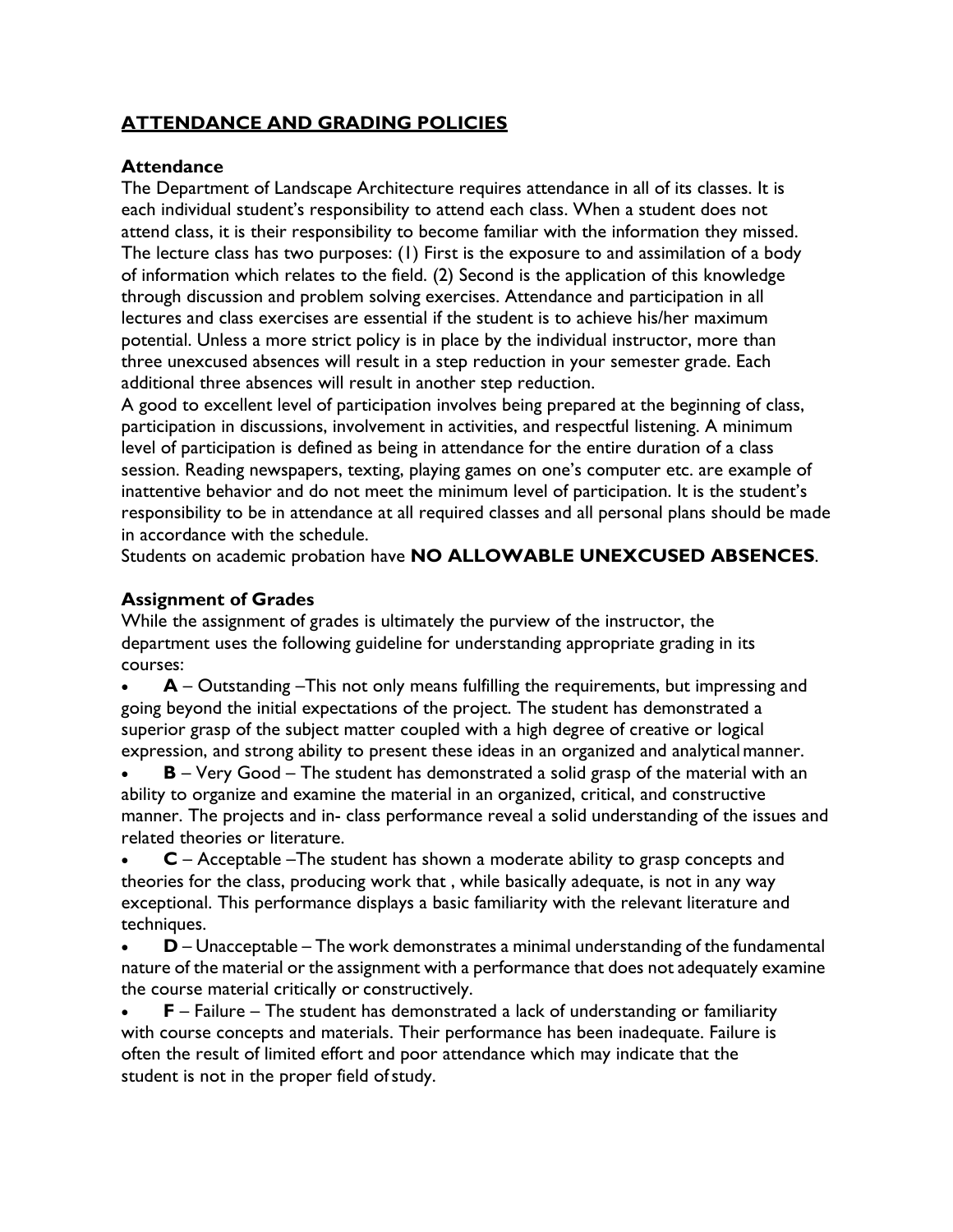### **Grading Grid**

| " $A$ " = 90 and above | "B+" = 85-89  |
|------------------------|---------------|
| "B" = $80 - 84$        | $C+T = 75-79$ |
| "C" = 70 - 74          | "D": 60-69    |
| "F" = below $60\%$     |               |

# **ACADEMIC INTEGRITY**

The university's policy on Academic Integrity is available at <http://academicintegrity.rutgers.edu/academic-integrity-policy> The principles of academic integrity require that a student:

- properly acknowledge and cite all use of the ideas, results, or words of others.
- properly acknowledge all contributors to a given piece of work.
- make sure that all work submitted as his or her own in a course or other academic activity is produced without the aid of impermissible materials or impermissible collaboration.
- obtain all data or results by ethical means and report them accurately without suppressing any results inconsistent with his or her interpretation or conclusions.
- treat all other students in an ethical manner, respecting their integrity and right to pursue their educational goals without interference. This requires that a student neither facilitate academic dishonesty by others nor obstruct their academic progress.
- uphold the canons of the ethical or professional code of the profession for which he or she is preparing.

Adherence to these principles is necessary in order to ensure that

- everyone is given proper credit for his or her ideas, words, results, and other scholarly accomplishments.
- all student work is fairly evaluated and no student has an inappropriate advantage over others.
- the academic and ethical development of all students is fostered.
- the reputation of the University for integrity in its teaching, research, and scholarship is maintained and enhanced.

Failure to uphold these principles of academic integrity threatens both the reputation of the University and the value of the degrees awarded to its students. Every member of the University community therefore bears a responsibility for ensuring that the highest standards of academic integrity are upheld.

# **ACCOMODATIONS FOR STUDENTS WITH DISABILITIES**

(848) 445-6800 / Lucy Stone Hall, Suite A145, Livingston Campus, 54 Joyce Kilmer Avenue, Piscataway, NJ 08854 / <https://ods.rutgers.edu/>

If you have already established accommodations with the Office of Disability Services, please communicate your approved accommodations to me at your earliest convenience so we can discuss your needs in this course.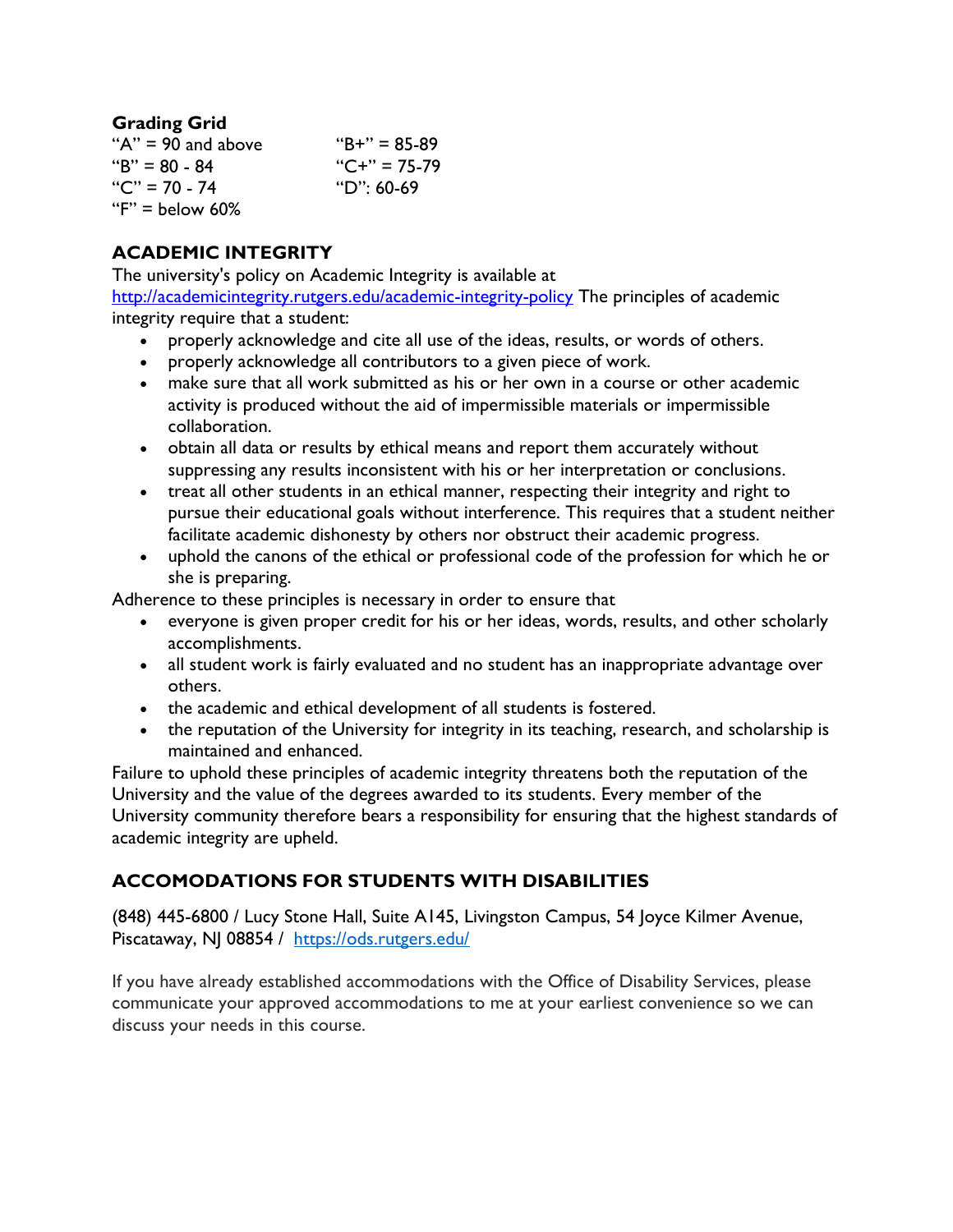If you have not established accommodations, please see the following guidance from the Office of Disability Services:

Rutgers University welcomes students with disabilities into all of the University's educational programs. In order to receive consideration for reasonable accommodations, a student with a disability must contact the appropriate disability services office at the campus where you are officially enrolled, participate in an intake interview, and provide documentation: [https://ods.rutgers.edu/students/documentation](https://ods.rutgers.edu/students/documentation-guidelines)[guidelines.](https://ods.rutgers.edu/students/documentation-guidelines) If the documentation supports your request for reasonable accommodations, your campus's disability services office will provide you with a Letter of Accommodations. Please share this letter with your instructors and discuss the accommodations with them as early in your courses as possible. To begin this process, please complete the Registration form on the ODS web site at: [https://ods.rutgers.edu/students/registration-form.](https://ods.rutgers.edu/students/registration-form)

#### **STUDENT WELLNESS SERVICES**

#### **[Just In Case Web App](http://m.appcreatorpro.com/m/rutgers/fda9f59ca5/fda9f59ca5.html)** <http://codu.co/cee05e>

Access helpful mental health information and resources for yourself or a friend in a mental health crisis on your smartphone or tablet and easily contact CAPS or RUPD.

#### **Counseling, ADAP & Psychiatric Services (CAPS)**

(848) 932-7884 / 17 Senior Street, New Brunswick, NJ 08901/ [www.rhscaps.rutgers.edu/](http://www.rhscaps.rutgers.edu/) CAPS is a University mental health support service that includes counseling, alcohol and other drug assistance, and psychiatric services staffed by a team of professional within Rutgers Health services to support students' efforts to succeed at Rutgers University. CAPS offers a variety of services that include: individual therapy, group therapy and workshops, crisis intervention, referral to specialists in the community and consultation and collaboration with campus partners.

#### **Violence Prevention & Victim Assistance (VPVA)**

(848) 932-1181 / 3 Bartlett Street, New Brunswick, NJ 08901 / [www.vpva.rutgers.edu/](http://www.vpva.rutgers.edu/) The Office for Violence Prevention and Victim Assistance provides confidential crisis intervention, counseling and advocacy for victims of sexual and relationship violence and stalking to students, staff and faculty. To reach staff during office hours when the university is open or to reach an advocate after hours, call 848-932-1181.

#### Further guidance from the Title IX Office:

Rutgers faculty are committed to helping create a safe learning environment for all students and for the university as a whole. If you have experienced any form of gender or sex-based discrimination or harassment, including sexual assault, sexual harassment, relationship violence, or stalking, know that help and support are available. Rutgers has staff members trained to support survivors in navigating campus life, accessing health and counseling services, providing academic and housing accommodations, and more. The University strongly encourages all students to report any such incidents to the University. Please be aware that all Rutgers employees (other than those designated as confidential resources such as advocates, counselors, clergy and healthcare providers